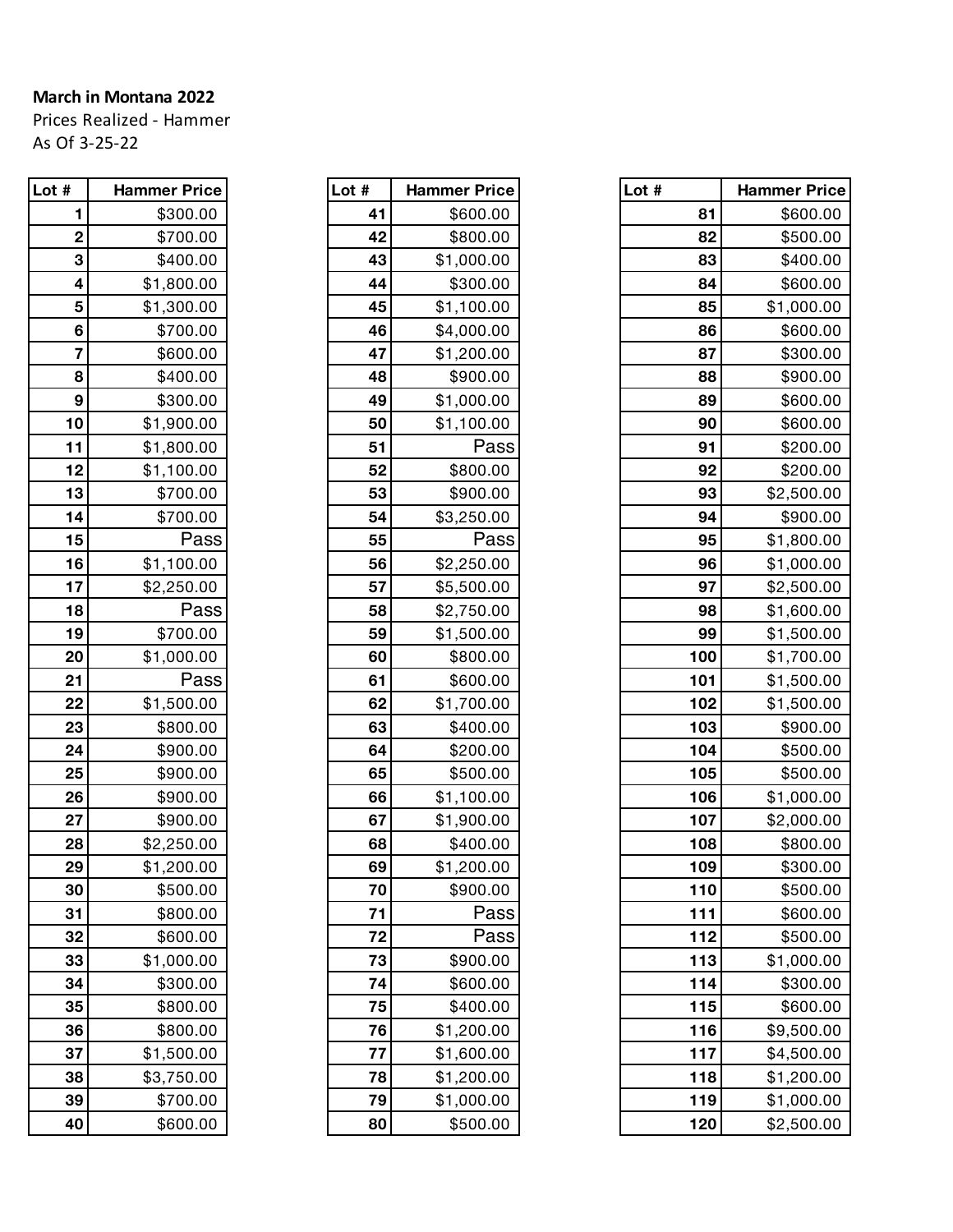| Lot # | <b>Hammer Price</b> | Lot # | <b>Hammer Price</b> | Lot # | <b>Hammer Price</b> |
|-------|---------------------|-------|---------------------|-------|---------------------|
| 121   | \$1,400.00          | 161   | \$600.00            | 201   | \$1,100.00          |
| 122   | \$1,500.00          | 162   | \$2,000.00          | 202   | \$1,200.00          |
| 123   | \$3,500.00          | 163   | \$600.00            | 203   | \$500.00            |
| 124   | \$3,750.00          | 164   | \$2,250.00          | 204   | Pass                |
| 125   | \$1,900.00          | 165   | \$100.00            | 205   | Pass                |
| 126   | \$4,250.00          | 166   | \$200.00            | 206   | \$6,000.00          |
| 127   | \$5,500.00          | 167   | \$250.00            | 207   | \$4,000.00          |
| 128   | \$1,200.00          | 168   | \$400.00            | 208   | \$2,250.00          |
| 129   | \$500.00            | 169   | \$8,000.00          | 209   | \$3,000.00          |
| 130   | \$3,750.00          | 170   | \$2,250.00          | 210   | \$1,900.00          |
| 131   | \$900.00            | 171   | \$500.00            | 211   | \$2,250.00          |
| 132   | \$900.00            | 172   | \$400.00            | 212   | \$800.00            |
| 133   | \$1,400.00          | 173   | \$400.00            | 213   | \$900.00            |
| 134   | \$600.00            | 174   | \$300.00            | 214   | \$1,700.00          |
| 135   | \$1,100.00          | 175   | \$500.00            | 215   | \$900.00            |
| 136   | \$700.00            | 176   | \$500.00            | 216   | \$2,000.00          |
| 137   | \$1,100.00          | 177   | \$700.00            | 217   | \$4,500.00          |
| 138   | \$600.00            | 178   | \$1,200.00          | 218   | \$400.00            |
| 139   | \$1,300.00          | 179   | \$400.00            | 219   | \$900.00            |
| 140   | \$500.00            | 180   | \$800.00            | 220   | \$1,600.00          |
| 141   | \$800.00            | 181   | \$800.00            | 221   | \$1,500.00          |
| 142   | \$700.00            | 182   | \$2,250.00          | 222   | \$1,000.00          |
| 143   | \$2,000.00          | 183   | \$400.00            | 223   | \$800.00            |
| 144   | \$1,300.00          | 184   | \$700.00            | 224   | \$500.00            |
| 145   | \$6,000.00          | 185   | \$600.00            | 225   | \$900.00            |
| 146   | Pass                | 186   | \$800.00            | 226   | \$600.00            |
| 147   | \$400.00            | 187   | \$5,500.00          | 227   | \$800.00            |
| 148   | \$400.00            | 188   | \$1,800.00          | 228   | \$400.00            |
| 149   | \$500.00            | 189   | \$4,250.00          | 229   | \$2,000.00          |
| 150   | \$1,100.00          | 190   | \$1,100.00          | 230   | \$3,500.00          |
| 151   | \$14,000.00         | 191   | \$1,200.00          | 231   | \$3,500.00          |
| 152   | \$600.00            | 192   | \$800.00            | 232   | \$900.00            |
| 153   | \$1,000.00          | 193   | \$1,200.00          | 233   | \$200.00            |
| 154   | \$700.00            | 194   | \$1,900.00          | 234   | \$1,300.00          |
| 155   | \$700.00            | 195   | \$700.00            | 235   | \$2,000.00          |
| 156   | \$700.00            | 196   | \$2,250.00          | 236   | \$6,000.00          |
| 157   | \$2,750.00          | 197   | \$3,250.00          | 237   | \$4,000.00          |
| 158   | \$600.00            | 198   | \$1,900.00          | 238   | \$700.00            |
| 159   | \$1,400.00          | 199   | \$600.00            | 239   | \$1,200.00          |
| 160   | \$2,500.00          | 200   | \$500.00            | 240   | \$600.00            |

| Lot<br># | Hammer Price |
|----------|--------------|
| 161      | \$600.00     |
| 162      | \$2,000.00   |
| 163      | \$600.00     |
| 164      | \$2,250.00   |
| 165      | \$100.00     |
| 166      | \$200.00     |
| 167      | \$250.00     |
| 168      | \$400.00     |
| 169      | \$8,000.00   |
| 170      | \$2,250.00   |
| 171      | \$500.00     |
| 172      | \$400.00     |
| 173      | \$400.00     |
| 174      | \$300.00     |
| 175      | \$500.00     |
| 176      | \$500.00     |
| 177      | \$700.00     |
| 178      | \$1,200.00   |
| 179      | \$400.00     |
| 180      | \$800.00     |
| 181      | \$800.00     |
| 182      | \$2,250.00   |
| 183      | \$400.00     |
| 184      | \$700.00     |
| 185      | \$600.00     |
| 186      | \$800.00     |
| 187      | \$5,500.00   |
| 188      | \$1,800.00   |
| 189      | \$4,250.00   |
| 190      | \$1,100.00   |
| 191      | \$1,200.00   |
| 192      | \$800.00     |
| 193      | \$1,200.00   |
| 194      | \$1,900.00   |
| 195      | \$700.00     |
| 196      | \$2,250.00   |
| 197      | \$3,250.00   |
| 198      | \$1,900.00   |
| 199      | \$600.00     |
| 200      | \$500.00     |

| Lot # | Hammer Pric <b>e</b> |
|-------|----------------------|
| 121   | \$1,400.00           |
| 122   | \$1,500.00           |
| 123   | \$3,500.00           |
| 124   | \$3,750.00           |
| 125   | \$1,900.00           |
| 126   | \$4,250.00           |
| 127   | \$5,500.00           |
| 128   | \$1,200.00           |
| 129   | \$500.00             |
| 130   | \$3,750.00           |
| 131   | \$900.00             |
| 132   | \$900.00             |
| 133   | \$1,400.00           |
| 134   | \$600.00             |
| 135   | \$1,100.00           |
| 136   | \$700.00             |
| 137   | \$1,100.00           |
| 138   | \$600.00             |
| 139   | \$1,300.00           |
| 140   | \$500.00             |
| 141   | \$800.00             |
| 142   | \$700.00             |
| 143   | \$2,000.00           |
| 144   | \$1,300.00           |
| 145   | \$6,000.00           |
| 146   | Pass                 |
| 147   | \$400.00             |
| 148   | \$400.00             |
| 149   | \$500.00             |
| 150   | \$1,100.00           |
| 151   | \$14,000.00          |
| 152   | \$600.00             |
| 153   | \$1,000.00           |
| 154   | \$700.00             |
| 155   | \$700.00             |
| 156   | \$700.00             |
| 157   | \$2,750.00           |
| 158   | \$600.00             |
| 159   | \$1,400.00           |
| 160   | \$2,500.00           |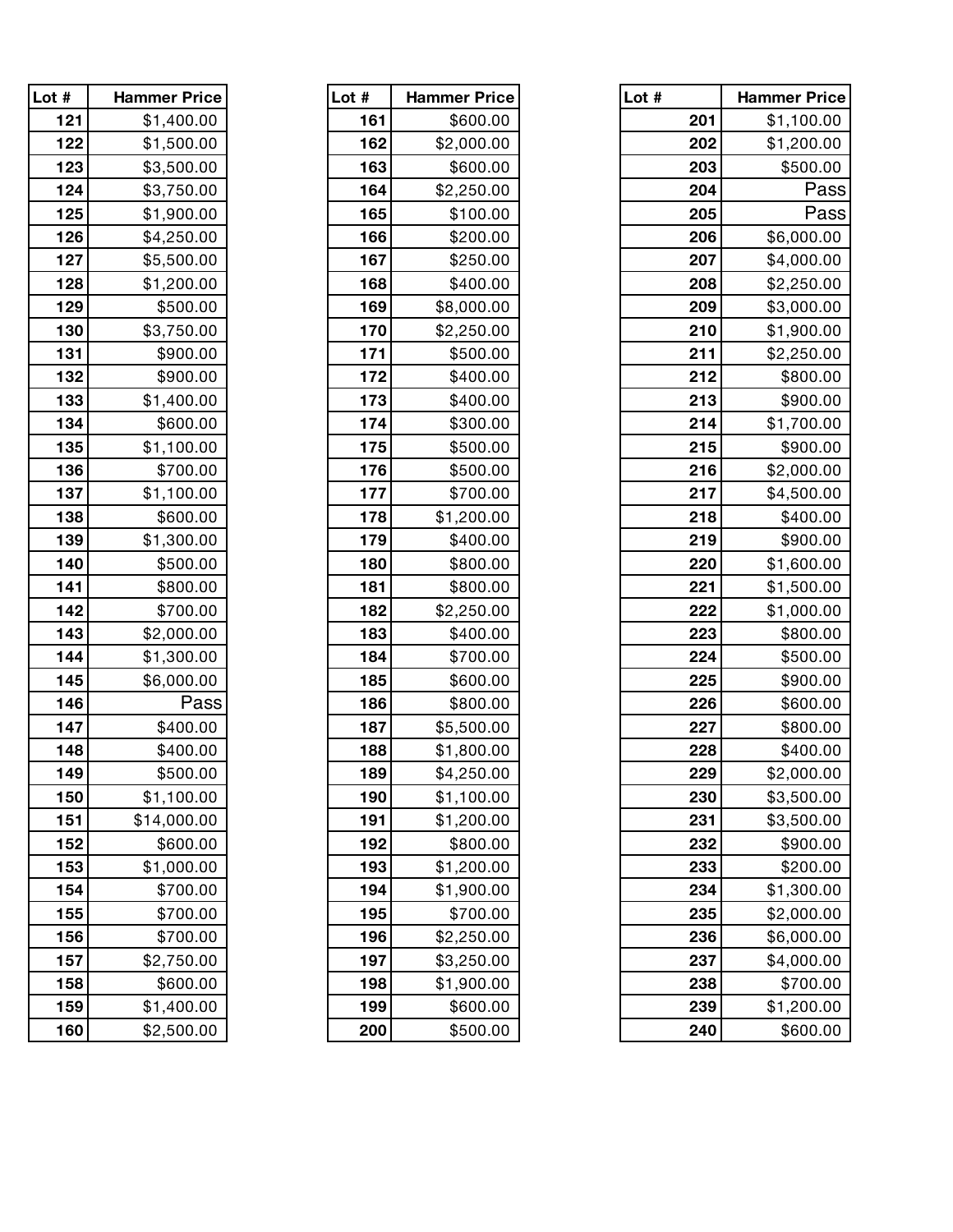| Lot # | Hammer Price |
|-------|--------------|
| 241   | \$2,750.00   |
| 242   | \$1,300.00   |
| 243   | \$2,500.00   |
| 244   | \$1,700.00   |
| 245   | \$3,500.00   |
| 246   | \$1,700.00   |
| 247   | \$200.00     |
| 248   | \$400.00     |
| 249   | \$600.00     |
| 250   | \$1,200.00   |
| 251   | \$800.00     |
| 252   | \$1,000.00   |
| 253   | \$200.00     |
| 254   | \$900.00     |
| 255   | \$400.00     |
| 256   | \$500.00     |
| 257   | \$600.00     |
| 258   | \$500.00     |
| 259   | \$200.00     |
| 260   | \$800.00     |
| 261   | \$900.00     |
| 262   | Pass         |
| 263   | \$3,500.00   |
| 264   | \$1,600.00   |
| 265   | \$8,500.00   |
| 266   | \$400.00     |
| 267   | \$800.00     |
| 268   | \$1,800.00   |
| 269   | \$800.00     |
| 270   | \$1,400.00   |
| 271   | \$2,000.00   |
| 272   | \$3,000.00   |
| 273   | \$900.00     |
| 274   | \$13,000.00  |
| 275   | \$3,500.00   |
| 276   | \$1,300.00   |
| 277   | \$1,300.00   |
| 278   | \$3,500.00   |
| 279   | \$4,000.00   |
| 280   | \$1.800.00   |

| Lot # | <b>Hammer Price</b> |
|-------|---------------------|
| 281   | \$1,600.00          |
| 282   | \$1,900.00          |
| 283   | \$600.00            |
| 284   | \$200.00            |
| 285   | \$500.00            |
| 286   | \$900.00            |
| 287   | \$600.00            |
| 288   | \$300.00            |
| 289   | \$800.00            |
| 290   | \$1,100.00          |
| 291   | \$2,750.00          |
| 292   | \$1,600.00          |
| 293   | \$1,500.00          |
| 294   | \$2,500.00          |
| 295   | \$1,900.00          |
| 296   | \$1,100.00          |
| 297   | \$1,800.00          |
| 298   | \$1,400.00          |
| 299   | \$3,250.00          |
| 300   | \$1,100.00          |
| 301   | \$500.00            |
| 302   | \$700.00            |
| 303   | \$1,100.00          |
| 304   | \$1,000.00          |
| 305   | \$1,200.00          |
| 306   | \$900.00            |
| 307   | \$200.00            |
| 308   | \$900.00            |
| 309   | \$1,100.00          |
| 310   | \$6,000.00          |
| 311   | \$400.00            |
| 312   | \$900.00            |
| 313   | \$300.00            |
| 314   | \$3,750.00          |
| 315   | \$2,500.00          |
| 316   | \$500.00            |
| 317   | \$1,400.00          |
| 318   | \$700.00            |
| 319   | \$600.00            |
| 320   | \$1,500.00          |

| Lot $#$ | <b>Hammer Price</b> | Lot $#$ | <b>Hammer Price</b> | Lot # | <b>Hammer Price</b> |
|---------|---------------------|---------|---------------------|-------|---------------------|
| 241     | \$2,750.00          | 281     | \$1,600.00          | 321   | \$1,400.00          |
| 242     | \$1,300.00          | 282     | \$1,900.00          | 322   | \$1,300.00          |
| 243     | \$2,500.00          | 283     | \$600.00            | 323   | \$6,000.00          |
| 244     | \$1,700.00          | 284     | \$200.00            | 324   | \$3,000.00          |
| 245     | \$3,500.00          | 285     | \$500.00            | 325   | \$600.00            |
| 246     | \$1,700.00          | 286     | \$900.00            | 326   | \$2,750.00          |
| 247     | \$200.00            | 287     | \$600.00            | 327   | \$800.00            |
| 248     | \$400.00            | 288     | \$300.00            | 328   | \$2,000.00          |
| 249     | \$600.00            | 289     | \$800.00            | 329   | \$4,250.00          |
| 250     | \$1,200.00          | 290     | \$1,100.00          | 330   | Pass                |
| 251     | \$800.00            | 291     | \$2,750.00          | 331   | \$600.00            |
| 252     | \$1,000.00          | 292     | \$1,600.00          | 332   | \$1,900.00          |
| 253     | \$200.00            | 293     | \$1,500.00          | 333   | \$700.00            |
| 254     | \$900.00            | 294     | \$2,500.00          | 334   | \$200.00            |
| 255     | \$400.00            | 295     | \$1,900.00          | 335   | \$900.00            |
| 256     | \$500.00            | 296     | \$1,100.00          | 336   | \$6,500.00          |
| 257     | \$600.00            | 297     | \$1,800.00          | 337   | \$400.00            |
| 258     | \$500.00            | 298     | \$1,400.00          | 338   | \$200.00            |
| 259     | \$200.00            | 299     | \$3,250.00          | 339   | \$200.00            |
| 260     | \$800.00            | 300     | \$1,100.00          | 340   | \$1,100.00          |
| 261     | \$900.00            | 301     | \$500.00            | 341   | \$2,000.00          |
| 262     | Pass                | 302     | \$700.00            | 342   | \$1,900.00          |
| 263     | \$3,500.00          | 303     | \$1,100.00          | 343   | \$800.00            |
| 264     | \$1,600.00          | 304     | \$1,000.00          | 344   | \$700.00            |
| 265     | \$8,500.00          | 305     | \$1,200.00          | 345   | \$1,000.00          |
| 266     | \$400.00            | 306     | \$900.00            | 346   | Pass                |
| 267     | \$800.00            | 307     | \$200.00            | 347   | \$1,000.00          |
| 268     | \$1,800.00          | 308     | \$900.00            | 348   | \$300.00            |
| 269     | \$800.00            | 309     | \$1,100.00          | 349   | \$900.00            |
| 270     | \$1,400.00          | 310     | \$6,000.00          | 350   | \$4,000.00          |
| 271     | \$2,000.00          | 311     | \$400.00            | 351   | \$600.00            |
| 272     | \$3,000.00          | 312     | \$900.00            | 352   | \$900.00            |
| 273     | \$900.00            | 313     | \$300.00            | 353   | \$200.00            |
| 274     | \$13,000.00         | 314     | \$3,750.00          | 354   | \$200.00            |
| 275     | \$3,500.00          | 315     | \$2,500.00          | 355   | \$1,000.00          |
| 276     | \$1,300.00          | 316     | \$500.00            | 356   | \$900.00            |
| 277     | \$1,300.00          | 317     | \$1,400.00          | 357   | \$200.00            |
| 278     | \$3,500.00          | 318     | \$700.00            | 358   | \$200.00            |
| 279     | \$4,000.00          | 319     | \$600.00            | 359   | \$1,200.00          |
| 280     | \$1,800.00          | 320     | \$1,500.00          | 360   | \$500.00            |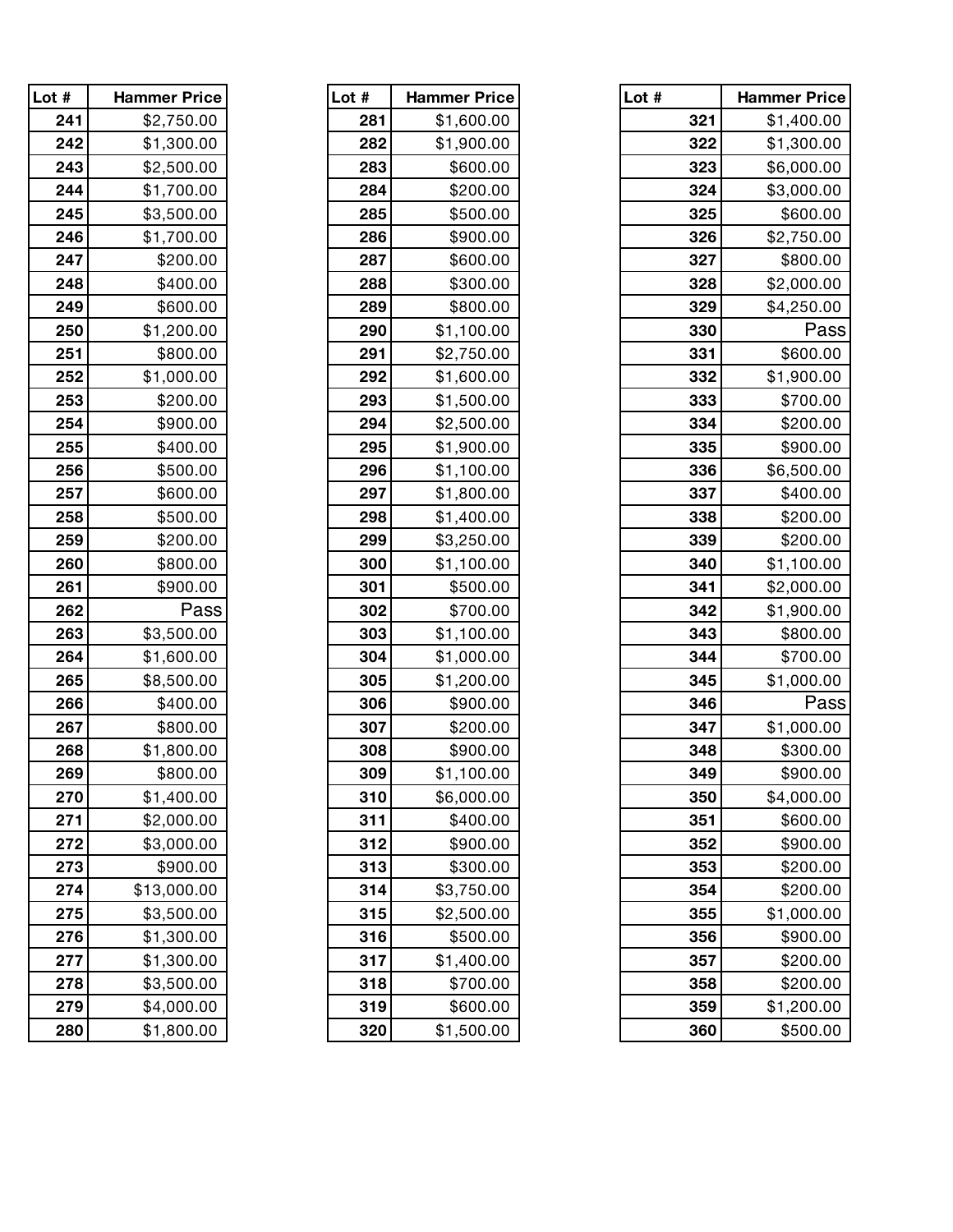| Lot # | <b>Hammer Price</b> |
|-------|---------------------|
| 361   | \$1,600.00          |
| 362   | \$300.00            |
| 363   | \$600.00            |
| 364   | \$1,700.00          |
| 365   | \$1,400.00          |
| 366   | \$1,000.00          |
| 367   | \$700.00            |
| 368   | \$2,250.00          |
| 369   | \$800.00            |
| 370   | \$500.00            |
| 371   | \$1,000.00          |
| 372   | \$500.00            |
| 373   | \$900.00            |
| 374   | \$10,000.00         |
| 375   | \$22,500.00         |
| 376   | \$1,500.00          |
| 377   | \$45,000.00         |
| 378   | \$4,250.00          |
| 379   | \$5,500.00          |
| 380   | \$12,000.00         |
| 381   | \$3,500.00          |
| 382   | \$2,250.00          |
| 383   | Pass                |
| 384   | \$2,000.00          |
| 385   | Pass                |
| 386   | \$6,500.00          |
| 387   | \$2,500.00          |
| 388   | Pass                |
| 389   | \$4,250.00          |
| 390   | \$2,250.00          |
| 391   | Pass                |
| 392   | \$2,250.00          |
| 393   | \$37,500.00         |
| 394   | \$1,000.00          |
| 395   | \$2,500.00          |
| 396   | \$700.00            |
| 397   | \$1,400.00          |
| 398   | \$3,250.00          |
| 399   | \$800.00            |
| 400   | \$1.100.00          |

| Lot # | <b>Hammer Price</b> |
|-------|---------------------|
| 401   | \$6,500.00          |
| 402   | \$2,500.00          |
| 403   | \$1,800.00          |
| 404   | \$4,250.00          |
| 405   | \$1,000.00          |
| 406   | \$8,000.00          |
| 407   | \$900.00            |
| 408   | \$3,250.00          |
| 409   | \$7,500.00          |
| 410   | \$4,500.00          |
| 411   | \$22,500.00         |
| 412   | \$4,750.00          |
| 413   | \$4,500.00          |
| 414   | \$1,100.00          |
| 415   | \$1,100.00          |
| 416   | \$1,100.00          |
| 417   | \$3,750.00          |
| 418   | \$8,000.00          |
| 419   | \$1,100.00          |
| 420   | \$37,500.00         |
| 421   | \$8,000.00          |
| 422   | \$5,500.00          |
| 423   | \$7,500.00          |
| 424   | \$3,000.00          |
| 425   | \$32,500.00         |
| 426   | \$2,250.00          |
| 427   | \$1,100.00          |
| 428   | \$10,000.00         |
| 429   | \$12,000.00         |
| 430   | \$3,500.00          |
| 431   | \$4,750.00          |
| 432   | \$6,500.00          |
| 433   | \$8,500.00          |
| 434   | \$8,000.00          |
| 435   | \$9,000.00          |
| 436   | \$900.00            |
| 437   | \$6,000.00          |
| 438   | \$900.00            |
| 439   | \$3,750.00          |
| 440   | \$1.300.00          |

| Lot $#$ | <b>Hammer Price</b> | Lot # | <b>Hammer Price</b> | Lot # | <b>Hammer Price</b> |
|---------|---------------------|-------|---------------------|-------|---------------------|
| 361     | \$1,600.00          | 401   | \$6,500.00          | 441   | \$4,750.00          |
| 362     | \$300.00            | 402   | \$2,500.00          | 442   | \$300.00            |
| 363     | \$600.00            | 403   | \$1,800.00          | 443   | \$2,750.00          |
| 364     | \$1,700.00          | 404   | \$4,250.00          | 444   | \$1,800.00          |
| 365     | \$1,400.00          | 405   | \$1,000.00          | 445   | \$2,250.00          |
| 366     | \$1,000.00          | 406   | \$8,000.00          | 446   | \$2,250.00          |
| 367     | \$700.00            | 407   | \$900.00            | 447   | \$1,900.00          |
| 368     | \$2,250.00          | 408   | \$3,250.00          | 448   | \$2,750.00          |
| 369     | \$800.00            | 409   | \$7,500.00          | 449   | \$800.00            |
| 370     | \$500.00            | 410   | \$4,500.00          | 450   | \$3,250.00          |
| 371     | \$1,000.00          | 411   | \$22,500.00         | 451   | \$1,100.00          |
| 372     | \$500.00            | 412   | \$4,750.00          | 452   | \$8,000.00          |
| 373     | \$900.00            | 413   | \$4,500.00          | 453   | \$10,000.00         |
| 374     | \$10,000.00         | 414   | \$1,100.00          | 454   | \$3,000.00          |
| 375     | \$22,500.00         | 415   | \$1,100.00          | 455   | Pass                |
| 376     | \$1,500.00          | 416   | \$1,100.00          | 456   | \$3,500.00          |
| 377     | \$45,000.00         | 417   | \$3,750.00          | 457   | \$3,750.00          |
| 378     | \$4,250.00          | 418   | \$8,000.00          | 458   | \$8,500.00          |
| 379     | \$5,500.00          | 419   | \$1,100.00          | 459   | \$6,000.00          |
| 380     | \$12,000.00         | 420   | \$37,500.00         | 460   | \$3,500.00          |
| 381     | \$3,500.00          | 421   | \$8,000.00          | 461   | \$1,100.00          |
| 382     | \$2,250.00          | 422   | \$5,500.00          | 462   | \$4,500.00          |
| 383     | Pass                | 423   | \$7,500.00          | 463   | \$1,400.00          |
| 384     | \$2,000.00          | 424   | \$3,000.00          | 464   | \$900.00            |
| 385     | Pass                | 425   | \$32,500.00         | 465   | \$1,300.00          |
| 386     | \$6,500.00          | 426   | \$2,250.00          | 466   | \$4,750.00          |
| 387     | \$2,500.00          | 427   | \$1,100.00          | 467   | \$1,100.00          |
| 388     | Pass                | 428   | \$10,000.00         | 468   | \$6,000.00          |
| 389     | \$4,250.00          | 429   | \$12,000.00         | 469   | Pass                |
| 390     | \$2,250.00          | 430   | \$3,500.00          | 470   | \$6,500.00          |
| 391     | Pass                | 431   | \$4,750.00          | 471   | \$6,500.00          |
| 392     | \$2,250.00          | 432   | \$6,500.00          | 472   | \$16,000.00         |
| 393     | \$37,500.00         | 433   | \$8,500.00          | 473   | \$2,750.00          |
| 394     | \$1,000.00          | 434   | \$8,000.00          | 474   | \$2,250.00          |
| 395     | \$2,500.00          | 435   | \$9,000.00          | 475   | \$4,750.00          |
| 396     | \$700.00            | 436   | \$900.00            | 476   | \$3,250.00          |
| 397     | \$1,400.00          | 437   | \$6,000.00          | 477   | \$4,000.00          |
| 398     | \$3,250.00          | 438   | \$900.00            | 478   | \$2,000.00          |
| 399     | \$800.00            | 439   | \$3,750.00          | 479   | \$800.00            |
| 400     | \$1,100.00          | 440   | \$1,300.00          | 480   | \$1,100.00          |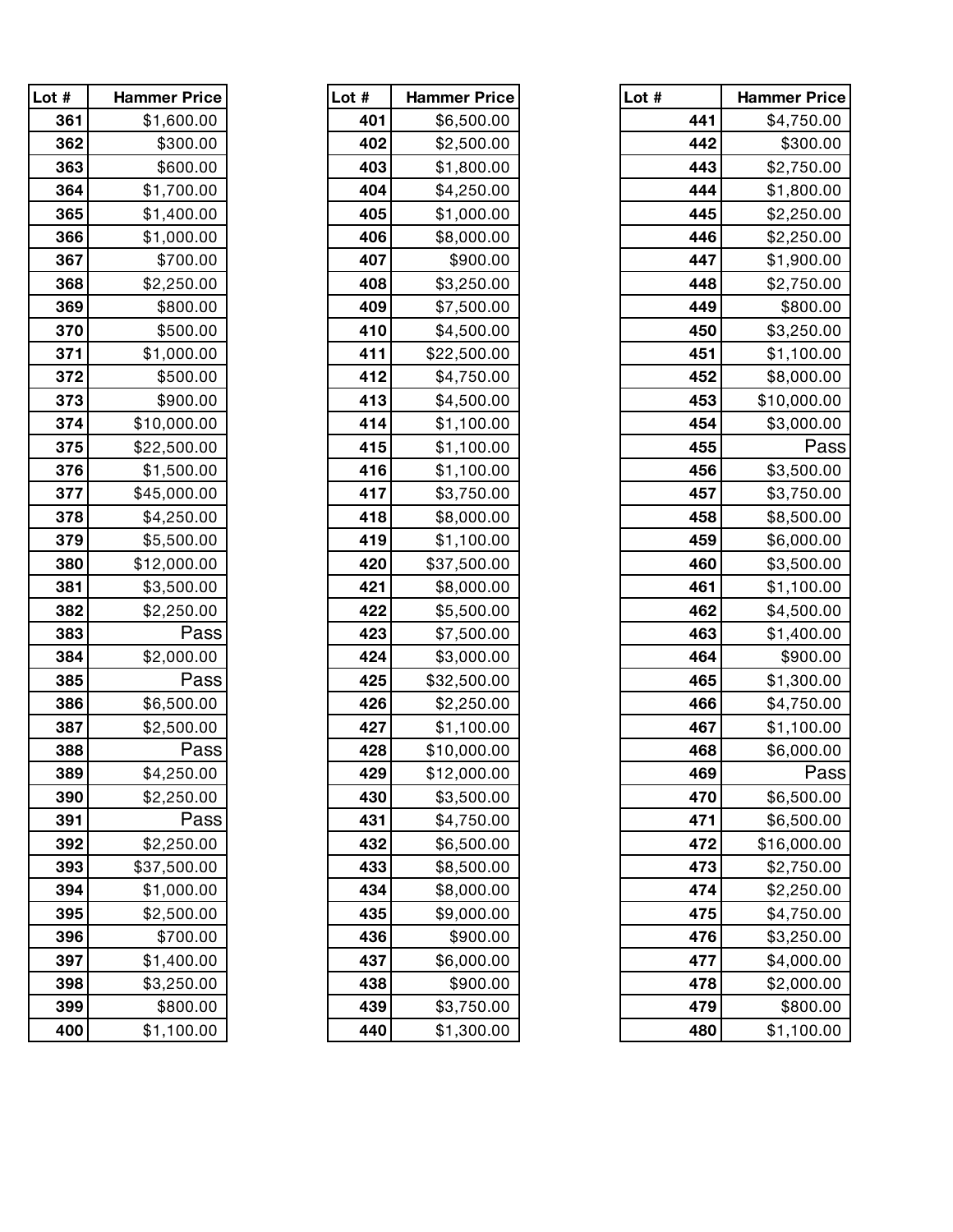| Lot # | <b>Hammer Price</b> | Lot # | <b>Hammer Price</b> |
|-------|---------------------|-------|---------------------|
| 481   | \$5,500.00          | 521   | \$25,000.00         |
| 482   | Pass                | 522   | \$4,500.00          |
| 483   | \$7,000.00          | 523   | \$3,750.00          |
| 484   | \$2,250.00          | 524   | \$5,000.00          |
| 485   | \$300.00            | 525   | \$9,000.00          |
| 486   | \$9,000.00          | 526   | \$7,500.00          |
| 487   | \$4,750.00          | 527   | \$2,250.00          |
| 488   | \$6,000.00          | 528   | \$3,250.00          |
| 489   | Pass                | 529   | \$800.00            |
| 490   | \$1,700.00          | 530   | \$3,750.00          |
| 491   | \$1,200.00          | 531   | \$5,500.00          |
| 492   | \$2,750.00          | 532   | \$6,000.00          |
| 493   | \$6,500.00          | 533   | \$6,500.00          |
| 494   | \$3,000.00          | 534   | \$14,000.00         |
| 495   | \$2,250.00          | 535   | Pass                |
| 496   | \$19,000.00         | 536   | \$3,500.00          |
| 497   | \$5,000.00          | 537   | \$7,500.00          |
| 498   | \$1,000.00          | 538   | \$4,250.00          |
| 499   | \$3,250.00          | 539   | \$3,500.00          |
| 500   | \$700.00            | 540   | \$1,300.00          |
| 501   | \$500.00            | 541   | \$1,800.00          |
| 502   | \$1,200.00          | 542   | \$3,750.00          |
| 503   | \$3,250.00          | 543   | \$12,000.00         |
| 504   | \$400.00            | 544   | \$17,000.00         |
| 505   | \$800.00            | 545   | \$8,000.00          |
| 506   | \$1,000.00          | 546   | \$6,000.00          |
| 507   | \$7,500.00          | 547   | \$1,500.00          |
| 508   | \$1,500.00          | 548   | \$1,000.00          |
| 509   | \$2,750.00          | 549   | \$4,000.00          |
| 510   | \$2,750.00          | 550   | \$400.00            |
| 511   | \$2,000.00          | 551   | \$2,500.00          |
| 512   | \$3,250.00          | 552   | Pass                |
| 513   | \$2,750.00          | 553   | \$<br>300.00        |
| 514   | \$11,000.00         | 554   | \$2,250.00          |
| 515   | \$4,000.00          | 555   | \$3,750.00          |
| 516   | \$11,000.00         | 556   | \$400.00            |
| 517   | \$4,750.00          | 557   | \$1,500.00          |
| 518   | \$800.00            | 558   | Pass                |
| 519   | \$7,000.00          | 559   | \$4,250.00          |
| 520   | \$5,500.00          | 560   | \$2,500.00          |

| Lot # | <b>Hammer Price</b> |
|-------|---------------------|
| 521   | \$25,000.00         |
| 522   | \$4,500.00          |
| 523   | \$3,750.00          |
| 524   | \$5,000.00          |
| 525   | \$9,000.00          |
| 526   | \$7,500.00          |
| 527   | \$2,250.00          |
| 528   | \$3,250.00          |
| 529   | \$800.00            |
| 530   | \$3,750.00          |
| 531   | \$5,500.00          |
| 532   | \$6,000.00          |
| 533   | \$6,500.00          |
| 534   | \$14,000.00         |
| 535   | Pass                |
| 536   | \$3,500.00          |
| 537   | \$7,500.00          |
| 538   | \$4,250.00          |
| 539   | \$3,500.00          |
| 540   | \$1,300.00          |
| 541   | \$1,800.00          |
| 542   | \$3,750.00          |
| 543   | \$12,000.00         |
| 544   | \$17,000.00         |
| 545   | \$8,000.00          |
| 546   | \$6,000.00          |
| 547   | \$1,500.00          |
| 548   | \$1,000.00          |
| 549   | \$4,000.00          |
| 550   | \$400.00            |
| 551   | \$2,500.00          |
| 552   | Pass                |
| 553   | \$<br>300.00        |
| 554   | \$2,250.00          |
| 555   | \$3,750.00          |
| 556   | \$400.00            |
| 557   | \$1,500.00          |
| 558   | Pass                |
| 559   | \$4,250.00          |
| 560   | <b>\$2.500.00</b>   |

| Lot $#$ | <b>Hammer Price</b> | Lot # | <b>Hammer Price</b>                  | Lot # | <b>Hammer Price</b> |
|---------|---------------------|-------|--------------------------------------|-------|---------------------|
| 481     | \$5,500.00          | 521   | \$25,000.00                          | 561   | \$1,600.00          |
| 482     | Pass                | 522   | \$4,500.00                           | 562   | \$5,500.00          |
| 483     | \$7,000.00          | 523   | \$3,750.00                           | 563   | \$11,000.00         |
| 484     | \$2,250.00          | 524   | \$5,000.00                           | 564   | \$13,000.00         |
| 485     | \$300.00            | 525   | \$9,000.00                           | 565   | \$4,000.00          |
| 486     | \$9,000.00          | 526   | \$7,500.00                           | 566   | \$55,000.00         |
| 487     | \$4,750.00          | 527   | \$2,250.00                           | 567   | \$42,500.00         |
| 488     | \$6,000.00          | 528   | \$3,250.00                           | 568   | \$2,250.00          |
| 489     | Pass                | 529   | \$800.00                             | 569   | \$1,600.00          |
| 490     | \$1,700.00          | 530   | \$3,750.00                           | 570   | \$1,200.00          |
| 491     | \$1,200.00          | 531   | \$5,500.00                           | 571   | \$27,500.00         |
| 492     | \$2,750.00          | 532   | \$6,000.00                           | 572   | \$9,500.00          |
| 493     | \$6,500.00          | 533   | \$6,500.00                           | 573   | Pass                |
| 494     | \$3,000.00          | 534   | \$14,000.00                          | 574   | \$1,400.00          |
| 495     | \$2,250.00          | 535   | Pass                                 | 575   | Pass                |
| 496     | \$19,000.00         | 536   | \$3,500.00                           | 576   | \$3,750.00          |
| 497     | \$5,000.00          | 537   | \$7,500.00                           | 577   | \$1,000.00          |
| 498     | \$1,000.00          | 538   | \$4,250.00                           | 578   | \$4,500.00          |
| 499     | \$3,250.00          | 539   | \$3,500.00                           | 579   | \$1,000.00          |
| 500     | \$700.00            | 540   | \$1,300.00                           | 580   | \$1,700.00          |
| 501     | \$500.00            | 541   | \$1,800.00                           | 581   | \$800.00            |
| 502     | \$1,200.00          | 542   | \$3,750.00                           | 582   | \$1,200.00          |
| 503     | \$3,250.00          | 543   | \$12,000.00                          | 583   | \$1,400.00          |
| 504     | \$400.00            | 544   | \$17,000.00                          | 584   | \$2,500.00          |
| 505     | \$800.00            | 545   | \$8,000.00                           | 585   | \$6,500.00          |
| 506     | \$1,000.00          | 546   | \$6,000.00                           | 586   | \$5,000.00          |
| 507     | \$7,500.00          | 547   | \$1,500.00                           | 587   | \$4,250.00          |
| 508     | \$1,500.00          | 548   | \$1,000.00                           | 588   | \$5,500.00          |
| 509     | \$2,750.00          | 549   | \$4,000.00                           | 589   | \$4,750.00          |
| 510     | \$2,750.00          | 550   | \$400.00                             | 590   | \$75,000.00         |
| 511     | \$2,000.00          | 551   | \$2,500.00                           | 591   | \$14,000.00         |
| 512     | \$3,250.00          | 552   | Pass                                 | 592   | \$12,000.00         |
| 513     | \$2,750.00          | 553   | $\boldsymbol{\mathsf{\$}}$<br>300.00 | 593   | \$7,500.00          |
| 514     | \$11,000.00         | 554   | \$2,250.00                           | 594   | \$9,500.00          |
| 515     | \$4,000.00          | 555   | \$3,750.00                           | 595   | \$13,000.00         |
| 516     | \$11,000.00         | 556   | \$400.00                             | 596   | \$17,000.00         |
| 517     | \$4,750.00          | 557   | \$1,500.00                           | 597   | \$4,000.00          |
| 518     | \$800.00            | 558   | Pass                                 | 598   | \$1,600.00          |
| 519     | \$7,000.00          | 559   | \$4,250.00                           | 599   | \$5,500.00          |
| 520     | \$5,500.00          | 560   | \$2,500.00                           | 600   | \$5,000.00          |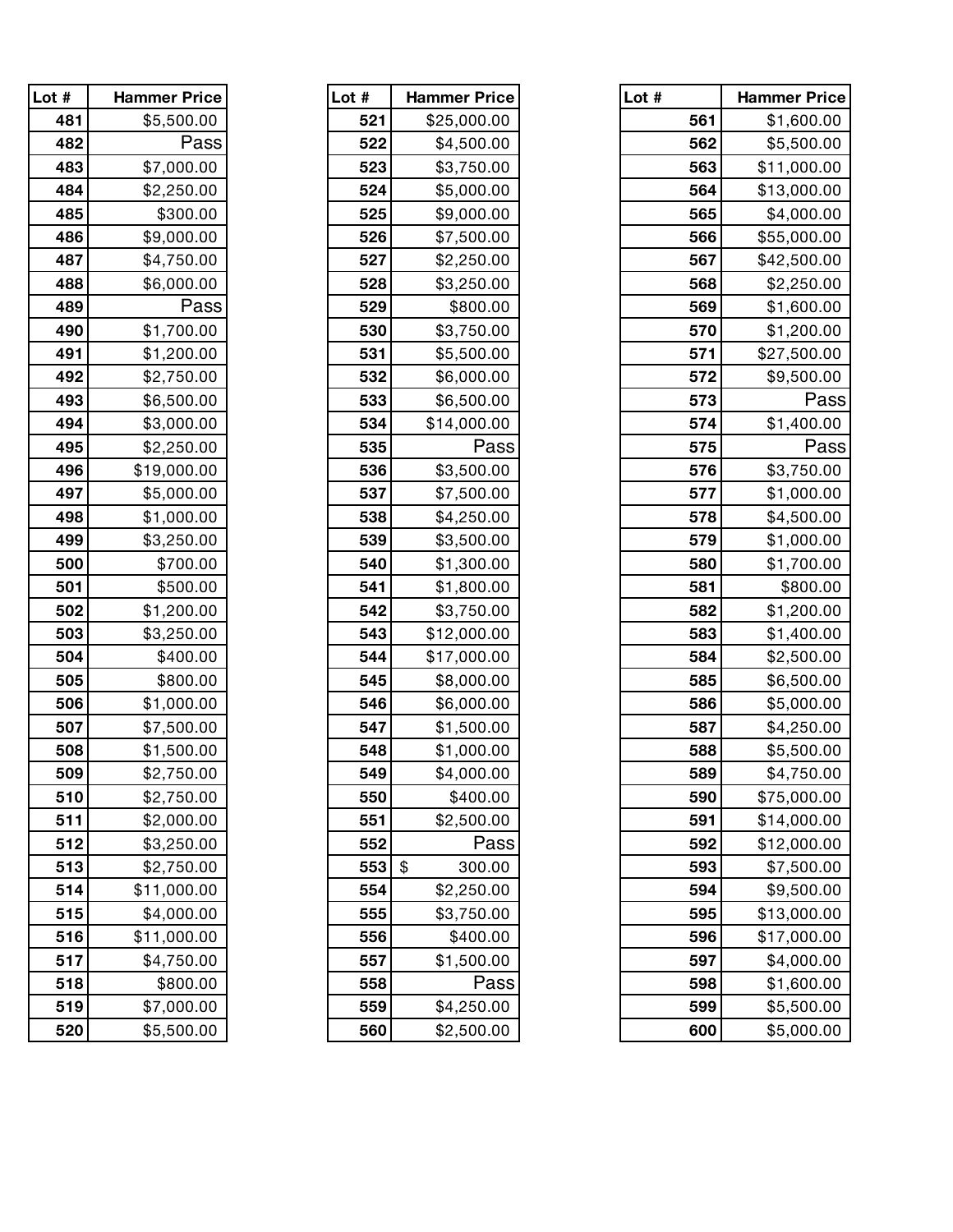| Lot # | <b>Hammer Price</b> |
|-------|---------------------|
| 601   | \$1,800.00          |
| 602   | \$3,750.00          |
| 603   | \$500.00            |
| 604   | \$600.00            |
| 605   | \$900.00            |
| 606   | \$500.00            |
| 607   | \$1,200.00          |
| 608   | \$2,250.00          |
| 609   | \$2,500.00          |
| 610   | \$1,600.00          |
| 611   | \$5,500.00          |
| 612   | \$1,700.00          |
| 613   | \$3,000.00          |
| 614   | \$4,500.00          |
| 615   | \$3,500.00          |
| 616   | \$9,000.00          |
| 617   | \$22,500.00         |
| 618   | \$5,500.00          |
| 619   | \$1,400.00          |
| 620   | \$1,100.00          |
| 621   | \$1,900.00          |
| 622   | \$4,000.00          |
| 623   | \$1,400.00          |
| 624   | \$2,250.00          |
| 625   | \$4,000.00          |
| 626   | Pass                |
| 627   | \$4,000.00          |
| 628   | \$1,600.00          |
| 629   | \$6,500.00          |
| 630   | \$2,750.00          |
| 631   | \$1,500.00          |
| 632   | \$7,000.00          |
| 633   | \$27,500.00         |
| 634   | \$30,000.00         |
| 635   | \$80,000.00         |
| 636   | \$600.00            |
| 637   | \$1,200.00          |
| 638   | \$500.00            |
| 639   | \$1,000.00          |
| 640   | \$500.00            |

| Lot # | <b>Hammer Price</b> |
|-------|---------------------|
| 641   | \$1,000.00          |
| 642   | Pass                |
| 643   | \$2,750.00          |
| 644   | \$4,500.00          |
| 645   | \$3,250.00          |
| 646   | \$600.00            |
| 647   | \$2,500.00          |
| 648   | \$3,250.00          |
| 649   | \$2,250.00          |
| 649A  | \$3,750.00          |
| 649B  | \$1,500.00          |
| 649C  | \$8,500.00          |
| 649D  | \$3,250.00          |
| 650   | \$1,600.00          |
| 651   | \$1,600.00          |
| 652   | \$3,500.00          |
| 653   | \$2,750.00          |
| 654   | \$1,800.00          |
| 655   | \$4,750.00          |
| 656   | \$600.00            |
| 657   | \$2,000.00          |
| 658   | \$1,900.00          |
| 659   | \$1,600.00          |
| 660   | Pass                |
| 661   | \$3,750.00          |
| 662   | \$800.00            |
| 663   | \$7,000.00          |
| 664   | \$1,500.00          |
| 665   | \$1,800.00          |
| 666   | \$7,000.00          |
| 667   | \$3,000.00          |
| 668   | \$3,000.00          |
| 669   | \$1,500.00          |
| 670   | \$5,500.00          |
| 671   | \$1,700.00          |
| 672   | \$500.00            |
| 673   | \$800.00            |
| 674   | \$3,000.00          |
| 675   | \$600.00            |
| 676   | <b>\$1,500.00</b>   |

| Lot $#$ | <b>Hammer Price</b> | Lot # | <b>Hammer Price</b> | Lot # | <b>Hammer Price</b> |
|---------|---------------------|-------|---------------------|-------|---------------------|
| 601     | \$1,800.00          | 641   | \$1,000.00          | 677   | Pass                |
| 602     | \$3,750.00          | 642   | Pass                | 678   | Pass                |
| 603     | \$500.00            | 643   | \$2,750.00          | 679   | \$1,500.00          |
| 604     | \$600.00            | 644   | \$4,500.00          | 680   | \$3,000.00          |
| 605     | \$900.00            | 645   | \$3,250.00          | 681   | \$2,000.00          |
| 606     | \$500.00            | 646   | \$600.00            | 682   | \$1,300.00          |
| 607     | \$1,200.00          | 647   | \$2,500.00          | 683   | \$1,400.00          |
| 608     | \$2,250.00          | 648   | \$3,250.00          | 684   | \$1,700.00          |
| 609     | \$2,500.00          | 649   | \$2,250.00          | 685   | \$400.00            |
| 610     | \$1,600.00          | 649A  | \$3,750.00          | 686   | \$1,000.00          |
| 611     | \$5,500.00          | 649B  | \$1,500.00          | 687   | \$1,700.00          |
| 612     | \$1,700.00          | 649C  | \$8,500.00          | 688   | Pass                |
| 613     | \$3,000.00          | 649D  | \$3,250.00          | 689   | \$3,000.00          |
| 614     | \$4,500.00          | 650   | \$1,600.00          | 690   | \$2,000.00          |
| 615     | \$3,500.00          | 651   | \$1,600.00          | 691   | \$200.00            |
| 616     | \$9,000.00          | 652   | \$3,500.00          | 692   | \$400.00            |
| 617     | \$22,500.00         | 653   | \$2,750.00          | 693   | \$500.00            |
| 618     | \$5,500.00          | 654   | \$1,800.00          | 694   | \$1,400.00          |
| 619     | \$1,400.00          | 655   | \$4,750.00          | 695   | \$3,250.00          |
| 620     | \$1,100.00          | 656   | \$600.00            | 696   | \$1,000.00          |
| 621     | \$1,900.00          | 657   | \$2,000.00          | 697   | \$700.00            |
| 622     | \$4,000.00          | 658   | \$1,900.00          | 698   | \$700.00            |
| 623     | \$1,400.00          | 659   | \$1,600.00          | 699   | \$18,000.00         |
| 624     | \$2,250.00          | 660   | Pass                | 700   | \$3,250.00          |
| 625     | \$4,000.00          | 661   | \$3,750.00          | 701   | \$1,500.00          |
| 626     | Pass                | 662   | \$800.00            | 702   | \$2,500.00          |
| 627     | \$4,000.00          | 663   | \$7,000.00          | 703   | Pass                |
| 628     | \$1,600.00          | 664   | \$1,500.00          | 704   | \$500.00            |
| 629     | \$6,500.00          | 665   | \$1,800.00          | 705   | \$300.00            |
| 630     | \$2,750.00          | 666   | \$7,000.00          | 706   | Pass                |
| 631     | \$1,500.00          | 667   | \$3,000.00          | 707   | \$900.00            |
| 632     | \$7,000.00          | 668   | \$3,000.00          | 709   | \$2,500.00          |
| 633     | \$27,500.00         | 669   | \$1,500.00          | 710   | \$3,500.00          |
| 634     | \$30,000.00         | 670   | \$5,500.00          | 711   | \$3,750.00          |
| 635     | \$80,000.00         | 671   | \$1,700.00          | 712   | \$1,000.00          |
| 636     | \$600.00            | 672   | \$500.00            | 713   | \$1,200.00          |
| 637     | \$1,200.00          | 673   | \$800.00            | 714   | \$700.00            |
| 638     | \$500.00            | 674   | \$3,000.00          | 715   | \$3,500.00          |
| 639     | \$1,000.00          | 675   | \$600.00            | 716   | \$6,500.00          |
| 640     | \$500.00            | 676   | \$1,500.00          | 717   | \$1,700.00          |